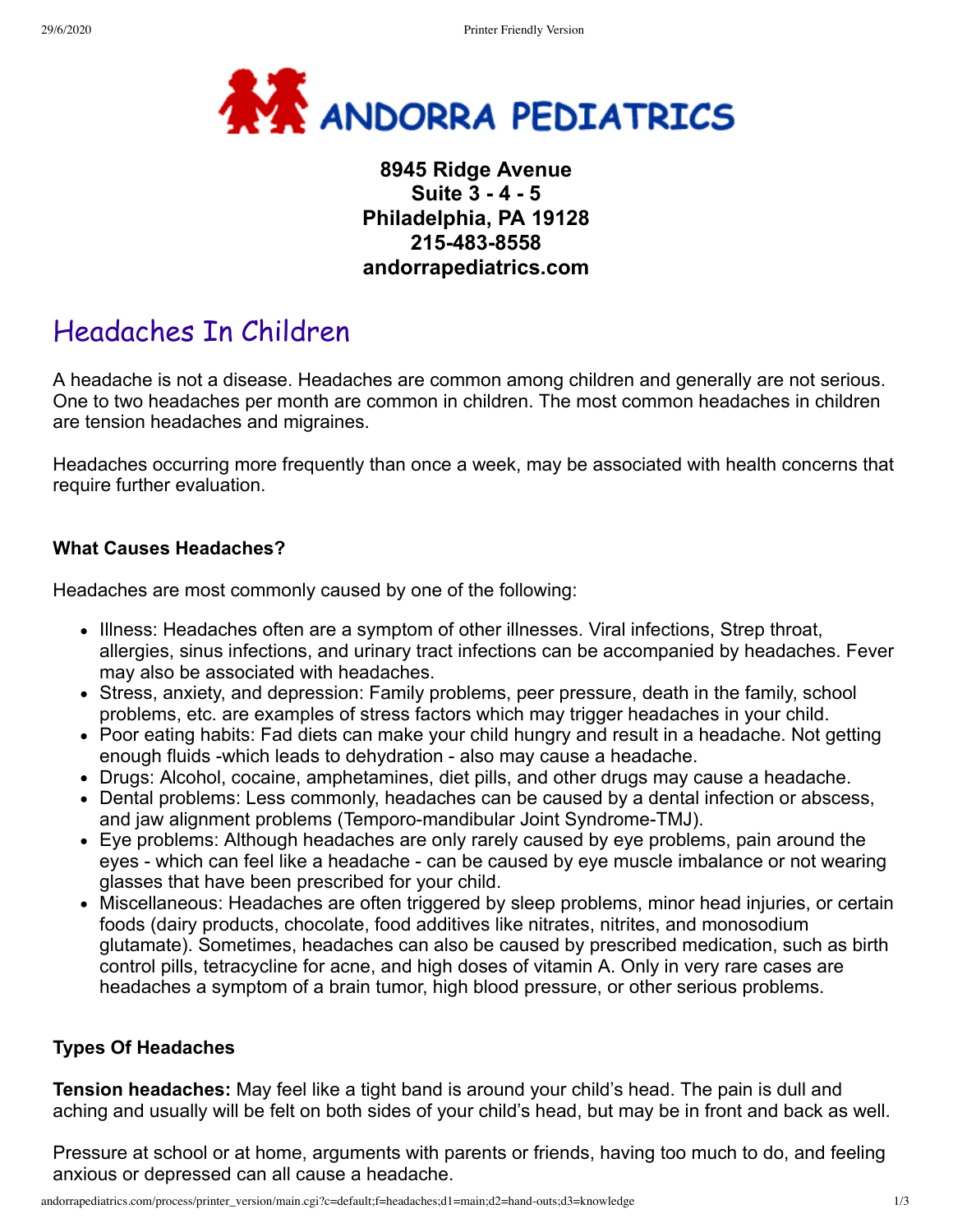**Migraines:** Described as throbbing and usually are felt on only one side of your child's head, but may be felt on both. A migraine may make your child feel light-headed or dizzy, and / or make your child's stomach upset. Your child may see spots or be sensitive to light, sounds, and smells. If your child gets migraines, chances are someone in the family also has had this problem.

**Psychogenic:** Similar to tension headaches, but the cause is an emotional problem such as depression. Signs of depression include: loss of energy, poor appetite or overeating, loss of interest in usual activities, change in sleeping patterns (trouble falling asleep, waking in the middle of the night or too early in the morning), and difficulty thinking or concentrating.

### **When Should Your Child See A Pediatrician?**

If you are worried about your child's headaches - or if this problem begins to disrupt school, home, or your child's social life - call our office. Other signs that may mean you should visit your pediatrician include:

- Head injury: Headaches from a recent head injury, such as a concussion or a fall.
- Seizure/convulsions: Headaches associated with seizures or fainting require immediate attention.
- Frequency: More than 1-2 headaches a week.
- Pain level: Headache pain is severe and prevents your child from participating in daily activities.
- Time of attack: Headaches that wake your child from sleep or occur in early morning.
- Visual difficulties: Headaches with blurred vision or other visual complaints.
- Other associated symptom: If fever, vomiting, stiff neck, toothache, or jaw pain accompany your child's headache, your child may require an examination - including bloodwork or x-rays.

## **Treatment Of Headaches**

If your child gets tension headaches or mild migraines, treat the headaches as follows:

- Rest until feeling better.
- Cool compress on forehead
- Acetaminophen (Tylenol) or Ibuprofen (Motrin, Advil). (Tylenol and Ibuprofen dose charts available in our office and on our Web page)

If the headaches are causing your child more discomfort or you suspect a migraine headache, prescription medicine may be required. Please call the office if your child's headaches do not improve with the above suggestions.

## **Headache Diary**

A headache diary is helpful in pinpointing a cause for your child's headaches and helping decide on whether treatment is necessary. A headache diary will help you keep track of the following important information related to your child's headaches: The diary will be helpful in identifying the frequency and severity of your child's headaches and allow us to recommend a specific treatment plan.

- How long does a headache last and how frequently does a headache occur?
- What was your child doing when the headache started?
- What was your child eating before the headache started?
- How much sleep has your child had?
- What seems to make the headache better or worse?